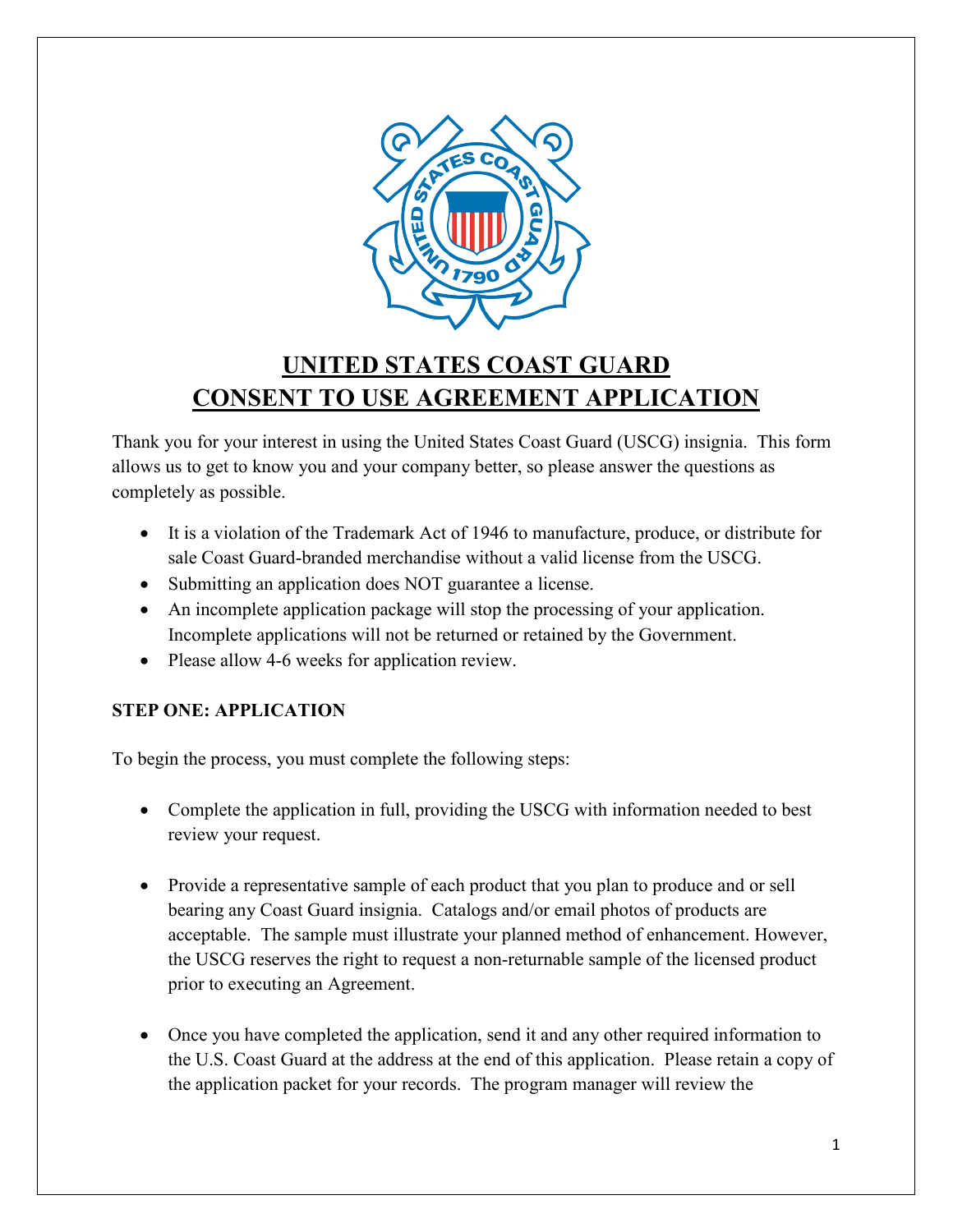application based on the information provided. If the application is not approved, you will be notified in writing.

# **STEP TWO: PROCESS**

Once your application has been reviewed and approved, you will receive a Consent to Use Agreement. You must complete the following steps in their entirety and receive a fully executed agreement before you may begin production:

- Sign and return the Agreement
- If requested in the proposed Agreement, submit the company's identification tag or label that will appear on all products.
- All artwork **must** be approved by the U.S. Coast Guard prior to production.

## **STEP THREE: MAINTENANCE**

Once the process has been completed, the USCG will forward an executed copy of the Consent to Use Agreement to you or your company. To keep your agreement in good standing, you must remember to:

- Maintain product liability insurance coverage for each license that you hold, and make sure that a copy of your current certificate of insurance is on file with USCG.
- Always secure written approval of artwork from the Coast Guard prior to production.

# **COMPANY INFORMATION**

2 Company/Owner Name:\_\_\_\_\_\_\_\_\_\_\_\_\_\_\_\_\_\_\_\_\_\_\_\_\_\_\_\_\_\_\_\_\_\_\_\_\_\_\_\_\_\_\_\_\_\_\_\_\_\_\_\_\_\_\_\_\_\_ Company Website: Primary Address (No P.O. Boxes): \_\_\_\_\_\_\_\_\_\_\_\_\_\_\_\_\_\_\_\_\_\_\_\_\_\_\_\_\_\_\_\_\_\_\_\_\_\_\_\_\_\_\_\_\_\_\_\_\_\_\_\_\_\_\_\_\_\_\_\_\_\_\_\_\_\_\_\_\_\_\_\_\_\_\_\_\_\_ Street \_\_\_\_\_\_\_\_\_\_\_\_\_\_\_\_\_\_\_\_\_\_\_\_\_\_\_\_\_\_\_\_\_\_\_\_\_\_\_\_\_\_\_\_\_\_\_\_\_\_\_\_\_\_\_\_\_\_\_\_\_\_\_\_\_\_\_\_\_\_\_\_\_\_\_\_\_\_ City State Zip/Postal Code Country Primary Contact:\_\_\_\_\_\_\_\_\_\_\_\_\_\_\_\_\_\_\_\_\_\_\_\_\_\_\_\_\_\_\_\_\_ Title:\_\_\_\_\_\_\_\_\_\_\_\_\_\_\_\_\_\_\_\_\_\_\_\_\_ Telephone:\_\_\_\_\_\_\_\_\_\_\_\_\_\_\_\_\_\_\_\_\_\_\_\_\_\_ Email:\_\_\_\_\_\_\_\_\_\_\_\_\_\_\_\_\_\_\_\_\_\_\_\_\_\_\_\_\_\_\_\_\_\_\_\_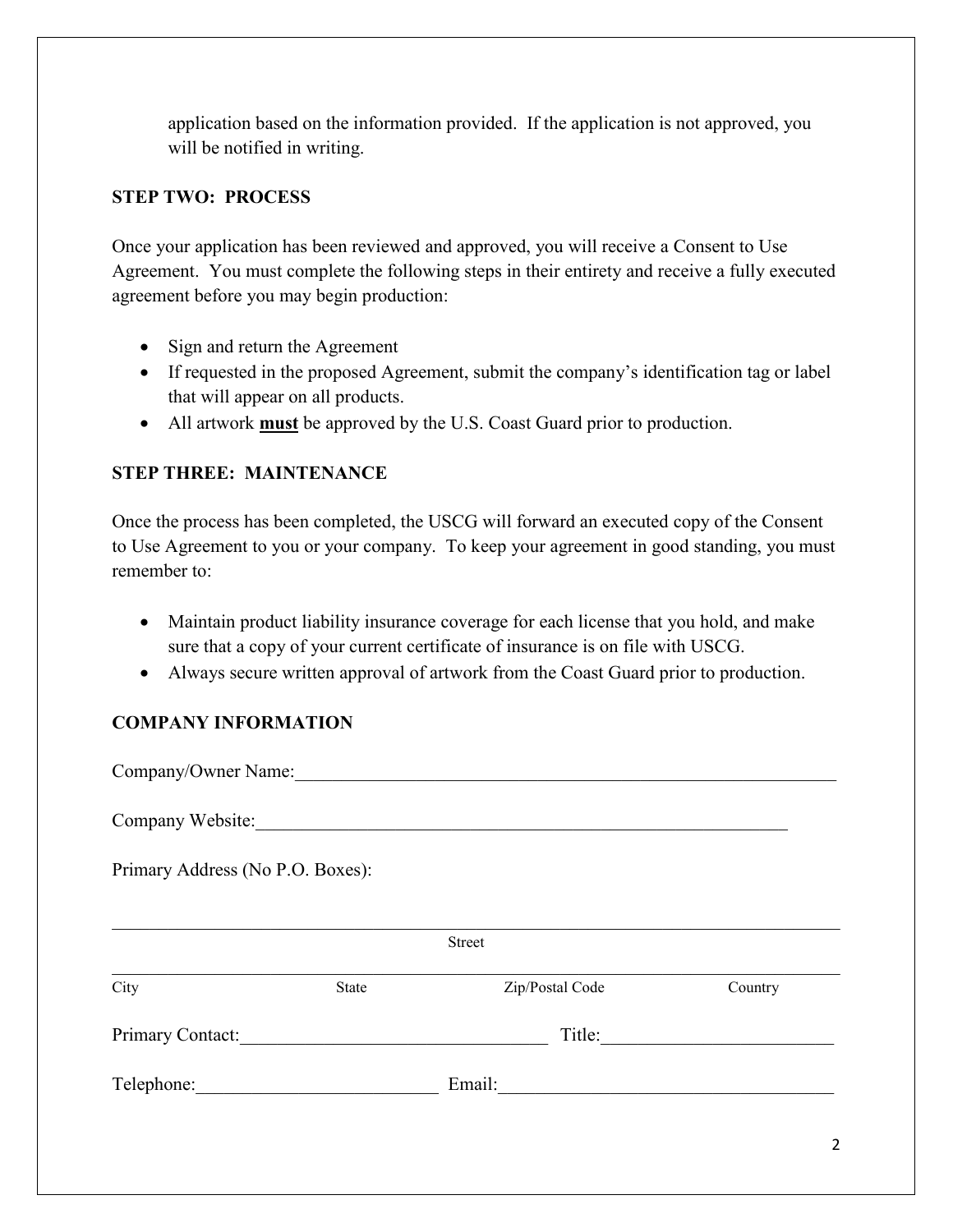## **ENTITY TYPE:**

| $\Box$ Corporation               | $\Box$ Hobbyist | $\square$ Small Business                        | $\Box$ Partnership |
|----------------------------------|-----------------|-------------------------------------------------|--------------------|
| $\Box$ Limited Liability Company |                 | $\Box$ Other:                                   |                    |
| Years in business:               |                 | Check here if this is a start-up company $\Box$ |                    |

# **PROPOSED PRODUCT INFORMATION**

Identify the U.S. Coast Guard protected words and symbols for which you are seeking an agreement.



Description of product(s) and estimated prices per unit for each product you seek a license:

| Product (s) | <b>Estimated</b><br><b>Wholesale Price</b> | <b>Estimated</b><br><b>Retail Price</b> | *Does the item fall<br>within the list below? |
|-------------|--------------------------------------------|-----------------------------------------|-----------------------------------------------|
|             |                                            |                                         |                                               |
|             |                                            |                                         |                                               |
|             |                                            |                                         |                                               |
|             |                                            |                                         |                                               |
|             |                                            |                                         |                                               |
|             |                                            |                                         |                                               |

\* Alcohol, tobacco, drug or smoking paraphernalia, weapons of any type, cosmetics, food or drink items, undergarments, products sexual in nature, medical devices, or products that carry political connotations.Requested territory to be covered (e.g. U.S. and its territories, worldwide):

\_\_\_\_\_\_\_\_\_\_\_\_\_\_\_\_\_\_\_\_\_\_\_\_\_\_\_\_\_\_\_\_\_\_\_\_\_\_\_\_\_\_\_\_\_\_\_\_\_\_\_\_\_\_\_\_\_\_\_\_\_\_\_\_\_\_\_\_\_\_\_\_\_\_\_\_\_\_ \_\_\_\_\_\_\_\_\_\_\_\_\_\_\_\_\_\_\_\_\_\_\_\_\_\_\_\_\_\_\_\_\_\_\_\_\_\_\_\_\_\_\_\_\_\_\_\_\_\_\_\_\_\_\_\_\_\_\_\_\_\_\_\_\_\_\_\_\_\_\_\_\_\_\_\_\_\_

Have any products you produced ever been involved in a product liability claim?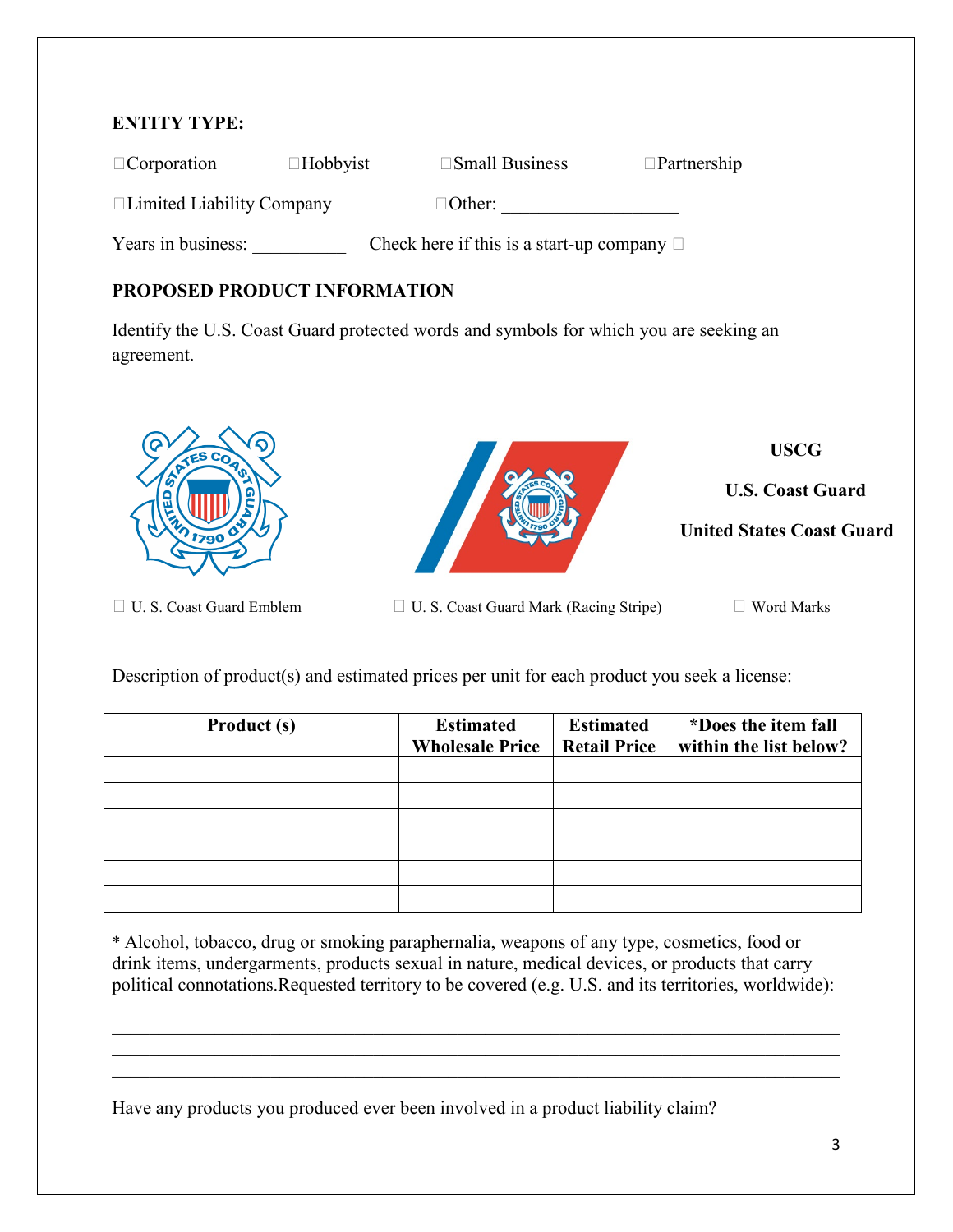$\Box$  Yes  $\Box$  No If yes, please explain:

#### **MARKETING AND MANUFACTURING INFORMATION**

Describe any advertising, promotion materials, or programs you plan to use to market the U.S. Coast Guard products:

\_\_\_\_\_\_\_\_\_\_\_\_\_\_\_\_\_\_\_\_\_\_\_\_\_\_\_\_\_\_\_\_\_\_\_\_\_\_\_\_\_\_\_\_\_\_\_\_\_\_\_\_\_\_\_\_\_\_\_\_\_\_\_\_\_\_\_\_\_\_\_\_\_\_\_\_

|                               | If yes, location of manufacturing plant (city/country)__________________________          |         |
|-------------------------------|-------------------------------------------------------------------------------------------|---------|
|                               | If not, identify manufactures or subcontractors where the licensed products will be made: |         |
|                               | Company: <u>company</u>                                                                   |         |
|                               | Address: Street                                                                           |         |
|                               |                                                                                           |         |
| City                          | State Zip/Postal Code                                                                     | Country |
| <b>LICENSING HISTORY</b>      |                                                                                           |         |
|                               | Does your company currently sell/manufacture items under license? $\Box$ Yes $\Box$ No    |         |
|                               |                                                                                           |         |
|                               |                                                                                           |         |
|                               |                                                                                           |         |
|                               |                                                                                           |         |
|                               |                                                                                           |         |
| Number of years license held: |                                                                                           |         |
|                               | * List additional licenses, properties, products, and years licensed below.               |         |
|                               |                                                                                           |         |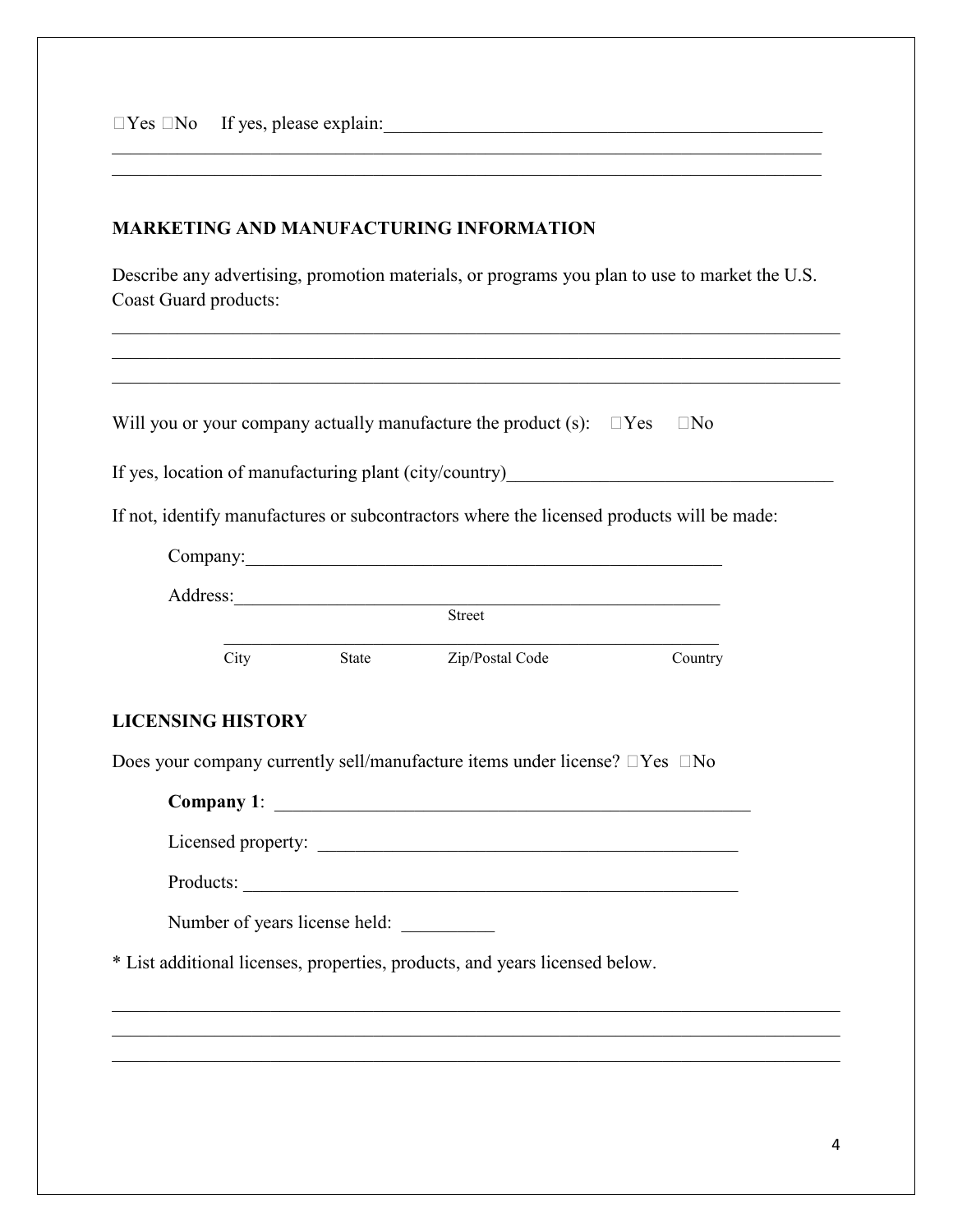In the past three years, has your company applied for a license with any federal/government agency and been denied?  $\Box$  Yes  $\Box$  No

\_\_\_\_\_\_\_\_\_\_\_\_\_\_\_\_\_\_\_\_\_\_\_\_\_\_\_\_\_\_\_\_\_\_\_\_\_\_\_\_\_\_\_\_\_\_\_\_\_\_\_\_\_\_\_\_\_\_\_\_\_\_\_\_\_\_\_ \_\_\_\_\_\_\_\_\_\_\_\_\_\_\_\_\_\_\_\_\_\_\_\_\_\_\_\_\_\_\_\_\_\_\_\_\_\_\_\_\_\_\_\_\_\_\_\_\_\_\_\_\_\_\_\_\_\_\_\_\_\_\_\_\_\_\_ \_\_\_\_\_\_\_\_\_\_\_\_\_\_\_\_\_\_\_\_\_\_\_\_\_\_\_\_\_\_\_\_\_\_\_\_\_\_\_\_\_\_\_\_\_\_\_\_\_\_\_\_\_\_\_\_\_\_\_\_\_\_\_\_\_\_\_ \_\_\_\_\_\_\_\_\_\_\_\_\_\_\_\_\_\_\_\_\_\_\_\_\_\_\_\_\_\_\_\_\_\_\_\_\_\_\_\_\_\_\_\_\_\_\_\_\_\_\_\_\_\_\_\_\_\_\_\_\_\_\_\_\_\_\_

## **LICENSING HISTORY: Additional Information**

#### **ADDITIONAL INFORMATION**

Please enclose any additional information you believe will help the U.S. Coast Guard evaluate your request. This additional information should include but not be limited to providing the following:

 $\Box$  Physical product samples of similar products for evaluation of materials, quality and workmanship (required) **\*Note, if you would like the product samples returned, you are required to provide a pre-paid, return shipping label**.

 Materials or drafts showing how your company would like to use Coast Guard properties on the proposed product (required)

 $\Box$  Catalogs, brochures and promotion materials that display your company's products

### **NOTICE**

If your application is approved, you are not authorized to distribute or sell Coast Guard-branded merchandise until:

1) You receive a fully executed License that is countersigned by the Coast Guard;

2) Physical samples of your products that have been approved;

3) You have acquired the appropriate security hang tags/labels; and

4) You have provided our office with proof of product liability insurance that names the USCG as an additional insured.